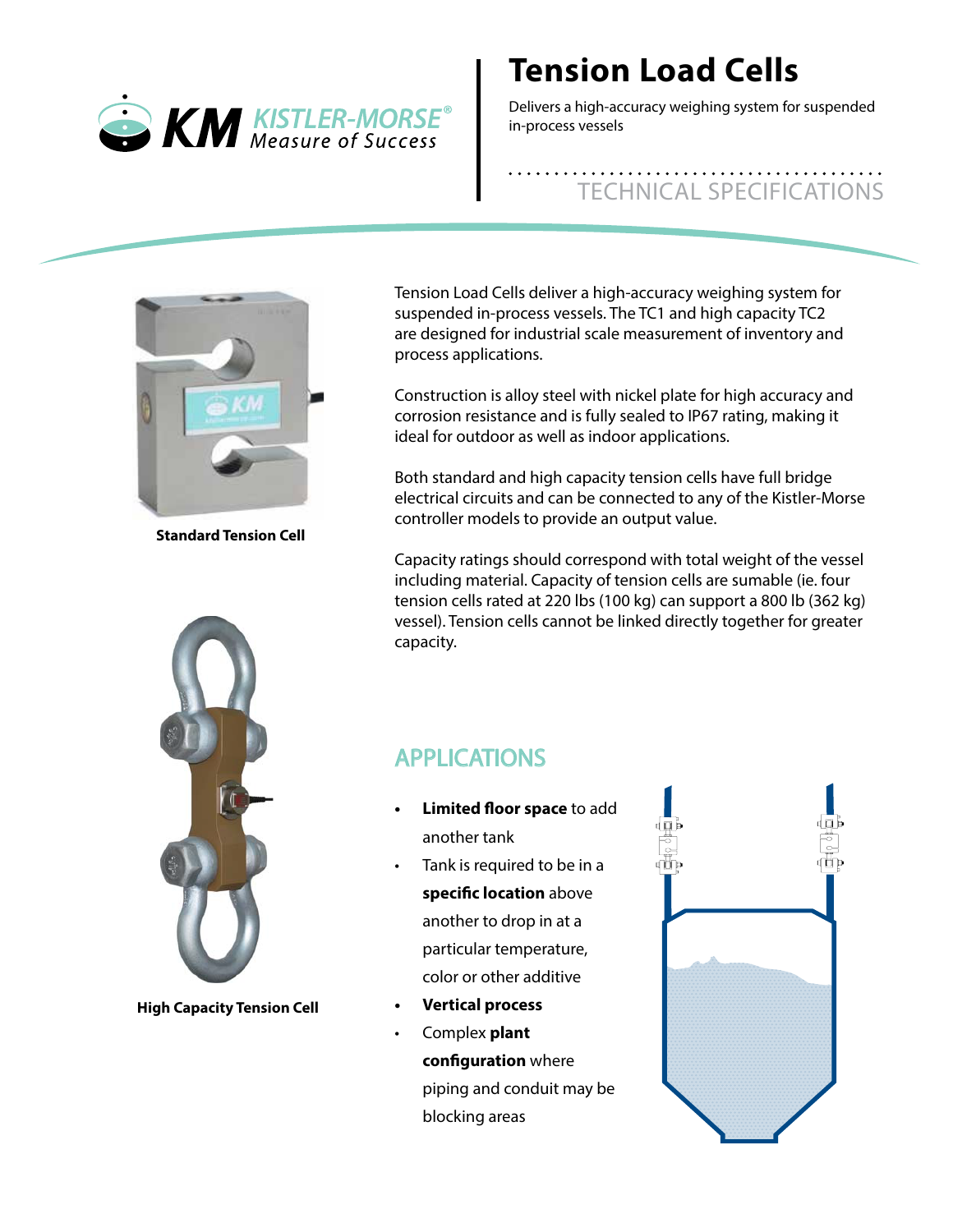## TENSION CELL



## HIGH CAPACITY TENSION CELL

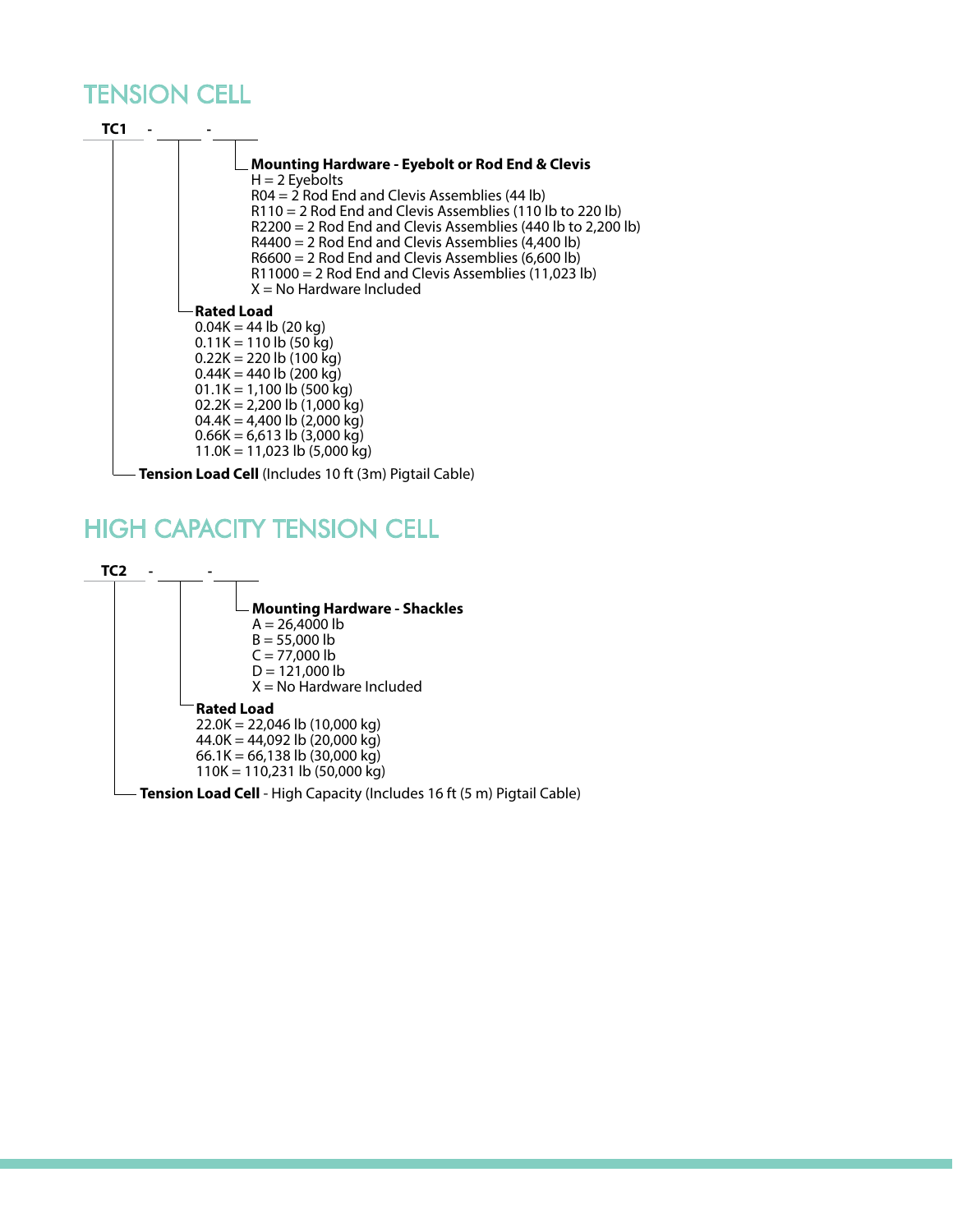## MOUNTING HARDWARE

### EYEBOLT DIMENSIONS

| <b>CAPACITY</b>    | A           | <b>B DIA</b> | C DIA      |
|--------------------|-------------|--------------|------------|
| $\mathsf{lb}$ (kg) | in. $(mm)$  | in. $(mm)$   | in. $(mm)$ |
| 44 (20)            | 6.44 (164)  | 0.75(19)     | 1.50(38)   |
| 110(50)            | 6.44 (164)  | 0.75(19)     | 1.50(38)   |
| 220 (100)          | 6.44(164)   | 0.75(19)     | 1.50(38)   |
| 440 (200)          | 7.59 (193)  | 1.50(38)     | 3.00(76)   |
| 1,100 (500)        | 7.59 (193)  | 1.50(38)     | 3.00(76)   |
| 2,200 (1,000)      | 7.33 (186)  | 2.00(51)     | 4.00 (102) |
| 4,400 (2,000)      | 12.33 (313) | 2.00(51)     | 4.00 (102) |
| 6,613 (3,000)      | 12.54 (319) | 2.00(51)     | 4.00 (102) |
| 11,023 (5,000)     | 12.54 (319) | 2.00(51)     | 4.00 (102) |



### ROD END & CLEVIS DIMENSIONS

| <b>CAPACITY</b>    | A           | B          | С          | D           |
|--------------------|-------------|------------|------------|-------------|
| $\mathsf{lb}$ (kg) | $in.$ (mm)  | in. $(mm)$ | in. $(mm)$ | Thread Type |
| 44 (20)            | 7.15 (182)  | 2.00(51)   | 1.74(44)   | $1/4 - 28$  |
| 110 (50)           | 7.15 (182)  | 2.00(51)   | 1.74(44)   | $1/4 - 28$  |
| 220 (100)          | 7.15 (182)  | 2.00(51)   | 1.74(44)   | $1/4 - 28$  |
| 440 (200)          | 9.70 (246)  | 2.00(51)   | 2.93(74)   | $1/2 - 20$  |
| 1,100 (500)        | 9.70 (246)  | 2.00(51)   | 2.93(74)   | $1/2 - 20$  |
| 2,200 (1,000)      | 9.45(240)   | 2.00(51)   | 2.93(74)   | $1/2 - 20$  |
| 4,400 (2,000)      | 13.14 (334) | 3.00(76)   | 4.27 (108) | $7/8 - 14$  |
| 6,613 (3,000)      | 15.04 (382) | 3.50(89)   | 4.45 (113) | $1 - 8$     |
| 11,023 (5,000)     | 15.04 (382) | 3.50(89)   | 4.45 (113) | $1 - 8$     |

### SHACKEL DIMENSIONS

| <b>CAPACITY</b>    | A           | B           |            |            |
|--------------------|-------------|-------------|------------|------------|
| $\mathsf{lb}$ (kg) | in. $(mm)$  | in. $(mm)$  | in. $(mm)$ | in. $(mm)$ |
| 22,046 (10,000)    | 17.45 (443) | 10.08 (256) | 3.68(93)   | 3.13(80)   |
| 44,092 (20,000)    | 24.76 (629) | 13.23 (336) | 5.25(133)  | 4.88 (124) |
| 66,138 (30,000)    | 28.00 (711) | 15.75 (400) | 6.12(155)  | 5.44 (138) |
| 110,231 (50,000)   | 37.50 (953) | 19.52 (496) | 8.99 (228) | 7.25(184)  |